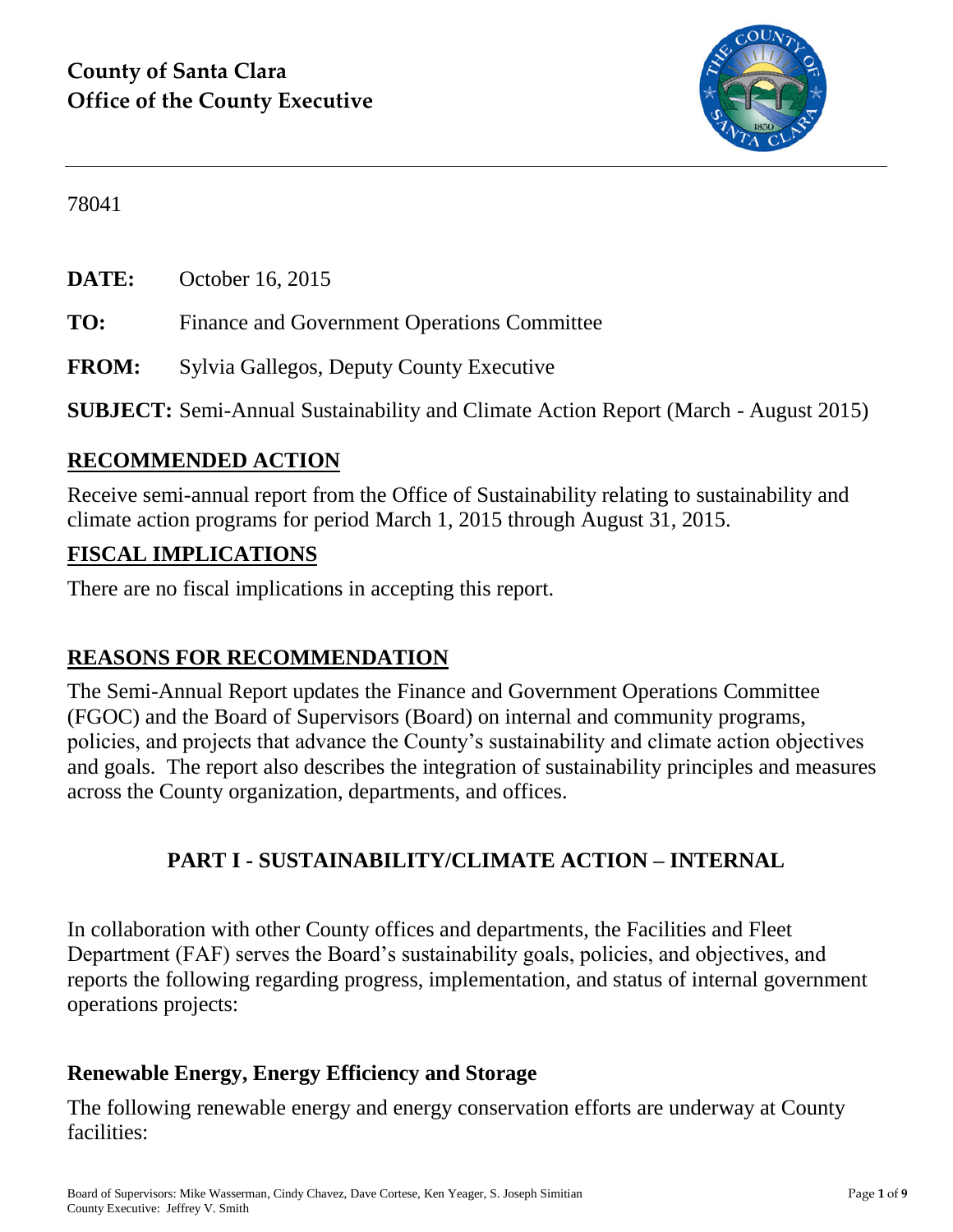- The Board approved Energy Savings Services Agreements with Ameresco, Inc. (Ameresco) on June 23, 2015 (Item No. 20) and with Siemens Industry, Inc. (Siemens) on August 11, 2015 (Item No. 94). FAF is working with the aforementioned vendors to initiate energy and water audits at County facilities.
- Project vendor Stem has completed the installation, and initiated operation, of 54 kilowatt intelligent energy storage systems at the Crime Lab, Milpitas Valley Health Clinic, and Berger Drive Building No 2 facilities.
- FAF is working with Sunpower on contract documents necessary to facilitate the funding of the Renewables for Revenue Project with Clean Renewable Energy Bonds.

Additional details regarding FAF energy projects are available in the Renewable Energy Biannual Report and the Renewable for Revenue Quarterly Report, simultaneously submitted to the September 10, 2015 Finance and Government Operations Committee (FGOC) meeting.

#### **Water Conservation Efforts**

The County received the Greenscape Management award from the Silicon Valley Water Conservation Coalition in March, 2015. Sustainable landscaping, a turf conversion project at Juvenile Hall, and the Sustainability in Jails Program were recognized for contributing to water conservation achievements.

In response to the drought, the watering schedule at County landscaping sites continue to operate on a reduced irrigation schedule, reducing landscaping irrigation by a minimum of 33%. On March 19, 2015 (Item 6) FAF reported to the Housing, Land Use, Environment and Transportation (HLUET) Committee regarding the County facilities' water usage. As of May 2015, FAF has turned off the two decorative fountains at the Charcot campus and is exploring additional landscape conversion projects at other facilities.

#### **Our City Forest Tree Planting Project**

To date, Our City Forest (OCF) has planted a total of 554 trees in the unincorporated county neighborhoods of Alum Rock, Burbank, Cambrian and East Foothills, achieving their 2011 contracted goal of 500 trees. The last planting of the season took place in June of 2015 and the agreement ended on August 31, 2015. A tree health assessment was conducted on a sample size of the tree plantings in August of 2015, indicating positive health for a majority of the sampled inventory. These trees are helping beautify the neighborhoods, sequester carbon and will grow into larger shade trees. OCF will continue to provide outreach to the residents and track the trees as noted in the agreement.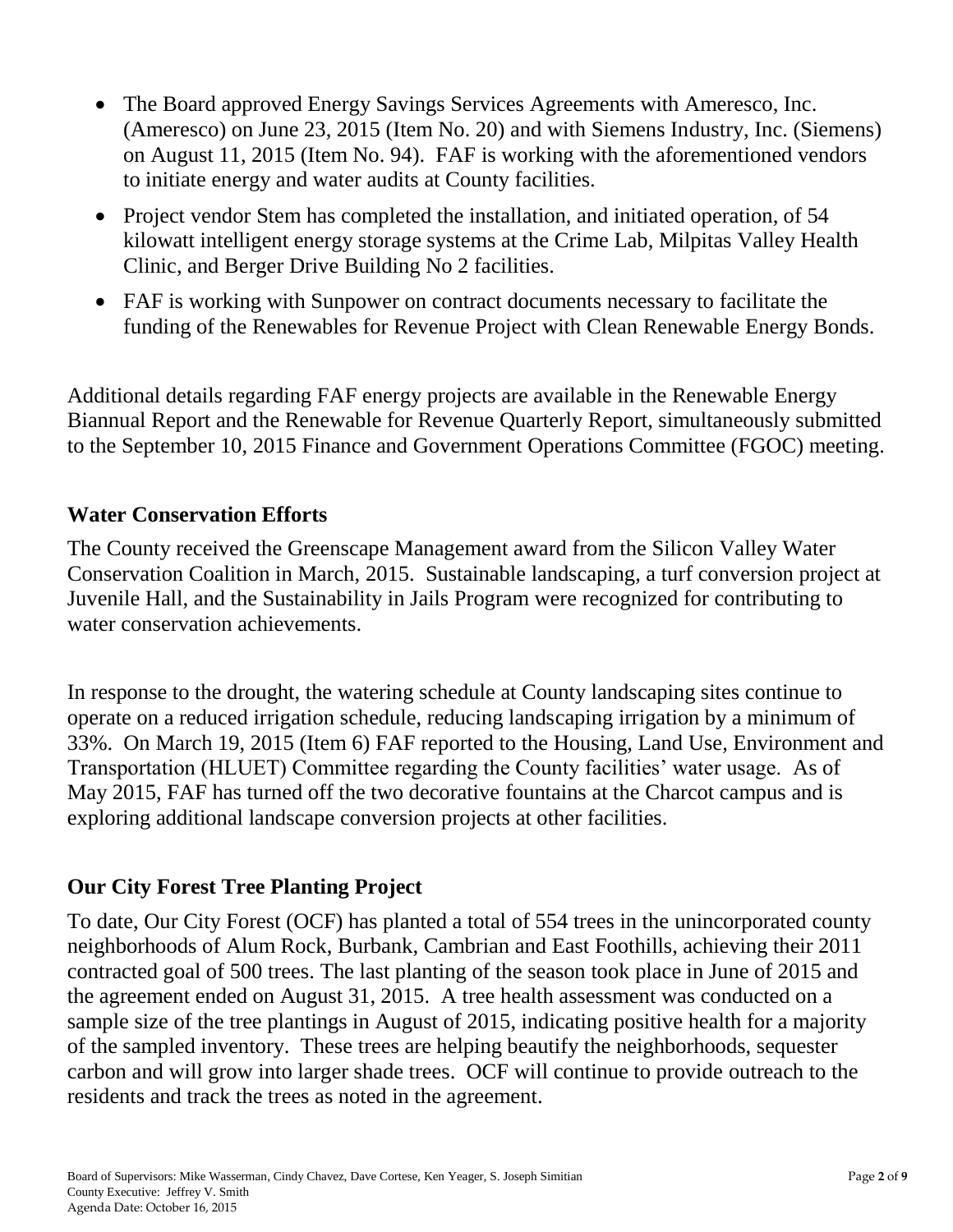# **Zero Waste Program for County Facilities**

As of June 2015, the Republic Services diversion rate for the County facilities Zero Waste Program (ZWP) is reported to be 76 percent for planned services. In addition, the semiannual Zero Waste Report was submitted to FGOC June 11, 2015 (Item 4), which included a study of the County facility waste stream and operations materials management to identify additional opportunities to increase waste diversion rates.

# **Bicycle Lockers**

The County of Santa Clara was awarded a grant (July 2014) through the Bay Area Air Quality Management District's (BAAQMD) Transportation Fund for Clean Air Program (TFCA) Regional Fund Program to install electronically operated bicycle lockers at four County locations. FAF has completed Phase I of the installations at three County locations: Charcot, Berger and Elmwood. The twelve new bicycle locker spaces are available for both employees and visitors with a registered BikeLink access card. Phase II will commence when the construction of the Downtown Health Clinic is completed.

## **Green Memes**

As part of the Earth Day celebrations in April of 2015, a *Sustainability Heroes* webpage was launched, a subsection of the *Green Memes* webpage accessible by County employees on the *Connect* portal. The *Sustainability Heroes* webpage highlighted four County employees who participate in *smart commutes,* such as, carpooling, biking and taking public transportation to work. The webpage features four employees who volunteered to share their story as part of the ongoing outreach for clean commutes. Encouraging employees to engage in clean commutes will help reduce the County operations' greenhouse gas emissions attributed to employee commutes to work.

# **PART II – SUSTAINABILITY/CLIMATE ACTION – EXTERNAL**

In collaboration with municipalities, non-profit organizations, the private sector and other partners, the Office of Sustainability (Sustainability Office) serves the Board's sustainability goals, policies, and objectives, and reports the following regarding progress, implementation, and status of community-facing programs and projects:

## **Silicon Valley 2.0 (SV 2.0)**

Under a grant from the State's Strategic Growth Council, the Sustainability Office has completed a regional climate adaptation resource platform, which includes a 9-sector regional Climate Adaptation Implementation Guidebook with an accompanying Decision-Support Tool. This *platform* provides a comprehensive, strategic roadmap, toolkit, and collaborative framework for the region's ongoing adaptation and resiliency efforts. This Project was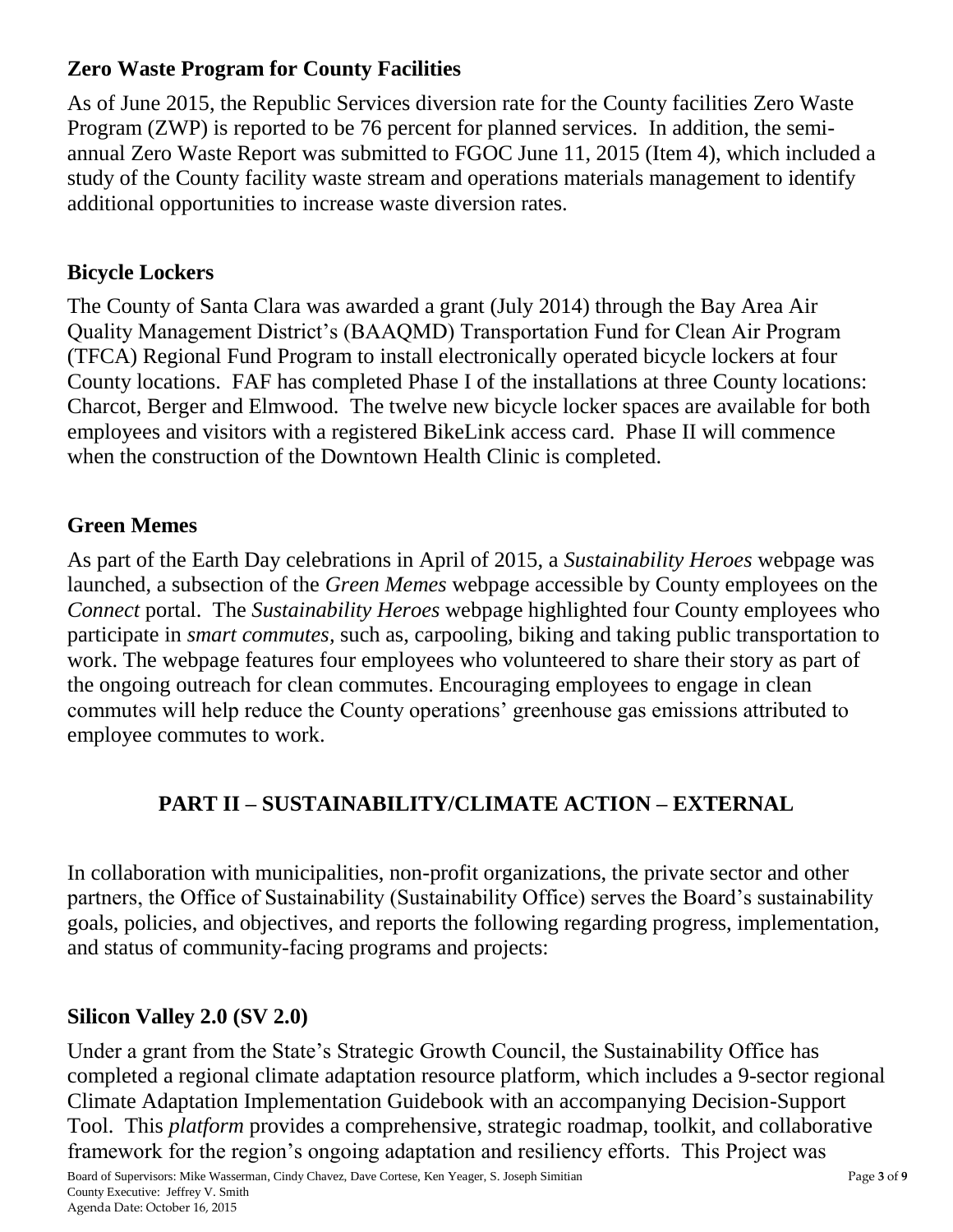designed 4-1/2 years ago, and funding secured 3-1/2 years ago. In the three years of Project creation and delivery, both the state and the nation have increasingly turned a priority focus on the need for preemptive actions that avoid or suppress projected climate impacts. As a result, the SV 2.0 Project has launched regional action in this area, and stimulated interest across state and national agencies, including the following demonstrations and presentations during this semi-annual period:

- April 8, 2015 **Santa Clara Valley Water District** Engineers and Executives Presentation with Tool Demonstration and Project Review;
- May 5, 2015 The Sustainability Office hosted a **Regional Adaptation Partners Workshop**, which successfully 1) demonstrated the SV 2.0 Climate Adaptation Decision-Support Tool (a geo-economic web-based mechanism), 2) illustrated use and functionality of the SV 2.0 Climate Adaptation Implementation Guidebook; and 3) facilitated seven (7) sector-based collaborative framework sub-groups around 18 different adaptation strategies and, in certain sectors, supervised the development of other identified high-return strategies;
- May 12-14, 2015 The SV 2.0 Project was a featured training presentation at the **National Climate Adaptation Forum** in St. Louis, Missouri;
- May 29, 2015 **California Legislature Senate Committee on Environmental Quality** Hearing on Climate Adaptation (Sen. Bob Wieckowski, Chairman);
- June 19, 2015 **US Congresswoman Eshoo and Assemblyman Rich Gordon Regional Forum** on Sea Level Rise and Climate Adaptation at NASA-Ames; and
- July 15, 2015 **Federation of Earth Science Federation Partners (ESIP)** Plenary Session and Workshop, Asilomar Center, Pacific Grove.

The SV 2.0 Climate Adaptation Platform was **completed as of August 15, 2015**. As of August 28, 2015, the Sustainability Office established SV 2.0 Tool access accounts for more than 30 key regional municipalities, special districts and agencies, local and San Francisco Bay regional non-profit partners, research institutions and academic institutions, and other counties and climate partners across the State.

Work to update and supplement the SV 2.0 Project website, [http://www.sccgov.org/SiliconValley2.0,](http://www.sccgov.org/SiliconValley2.0) is slated for completion in early September.

## **Silicon Valley Community Choice Energy Partnership (SVCCEP)**

Since the last Sustainability and Climate Report, the Board approved participation in the SVCCEP Initial Feasibility Study (BOS March 24, 2015, Item 29). SVCCEP has completed the Initial Phase Feasibility analysis, which was reported back to the Board (BOS June 23,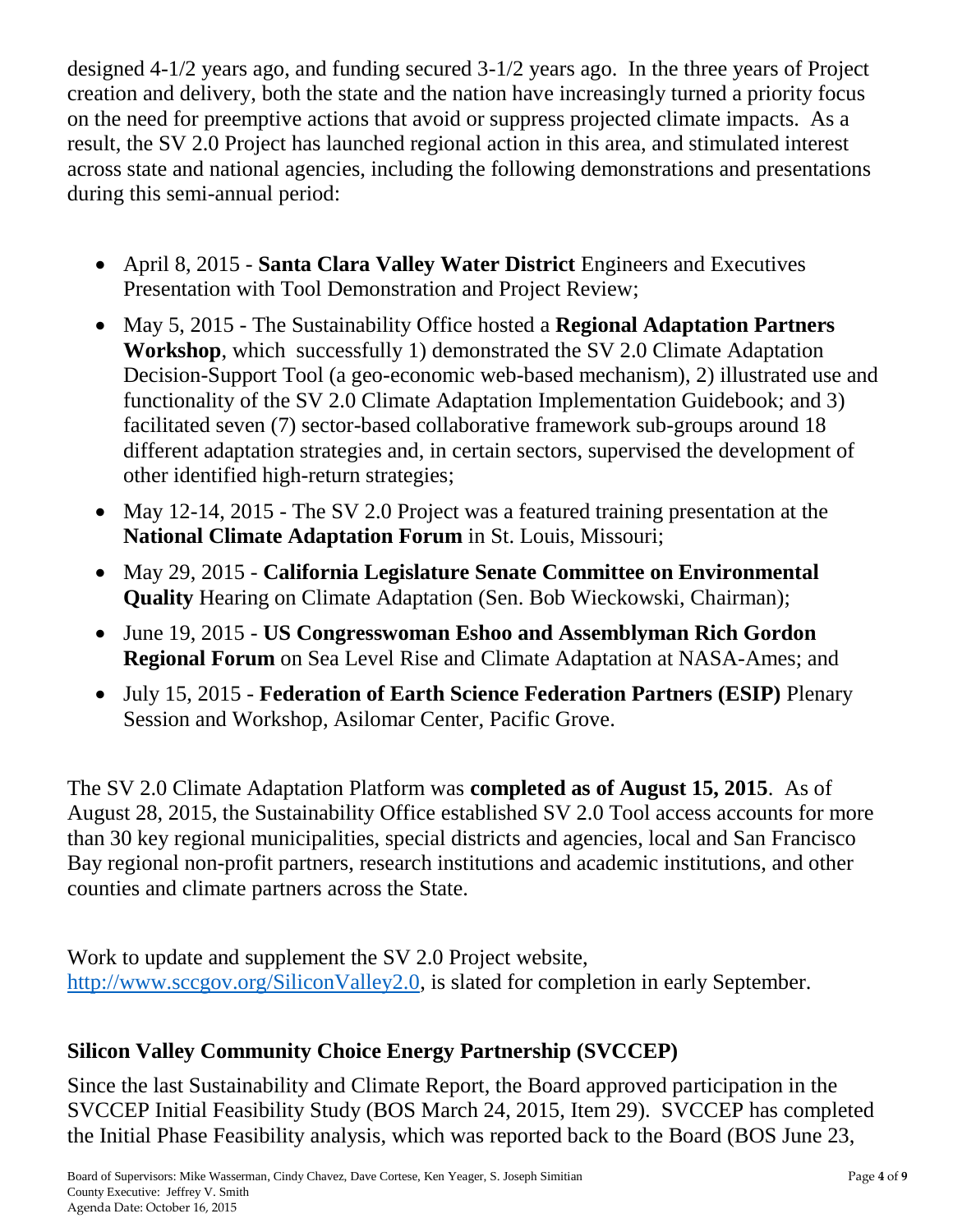2015, Item 23), along with a recommendation to continue as a member of the Partnership for purposes of the Phase 1B full Technical Study, key business and stakeholder outreach, and preliminary investigation of a joint powers authority district. The Board directed staff to move forward as a partner in Phase 1B, contingent upon more comprehensive and robust engagement of municipalities outside those of the Sponsoring Partners (the Cities of Sunnyvale, Mountain View and Cupertino, with the County).

The Phase 1B Participation Agreement was brought before and approved by the Board (BOS August 25, 2015, Item 20), upon consideration of staff's report on municipal meetings and outreach to-date, as well as the Draft Phase 1B Community Engagement Plan.

Phase 1B is scheduled to carry through December 2015, although the draft Technical Study is expected on October 31, 2015. The Sustainability Office serves as the County's technical and regulatory representative to the SVCCEP, and represents the County in weekly project meetings, as well as supporting all meetings of the Executive Team (County Executive and City Managers), Elected Officials Task Force meetings, and all outreach events.

#### **Water Efficiency and Conservation**

The Sustainability Office is a member of the multi-departmental working group (Drought Working Group) to investigate immediate opportunities to reduce water use at County facilities as well as longer term strategies. In addition, the Sustainability Office participates as a member of the Sustainable Silicon Valley (SSV) Net Zero Initiative, which includes policy, technical, and new technologies reviews. The SSV effort engages municipalities, counties, special districts, consultants, and private sector entities, which are testing or expanding their water management portfolios to include new technologies, including on-site integrated water management systems. These meetings are reported by the Sustainability Office to the County's Drought Working Group. SSV is also hosting a September 16 Summit addressing water efficiency and technologies.

#### **Driving to Net Zero: Decarbonizing Transportation in Silicon Valley**

Since the receipt of the fully-executed grant agreement with the California Strategic Growth Council in May 2015, the Sustainability Office has conducted a competitive procurement process for consultant services. This process resulted in an award to ICF International (ICFI), which the Office expects to bring before the Board in September 2015. The Sustainability Office is presently working to update the project schedule, and finalize proposed agreements with ICFI, the Bay Area Climate Collaborative, and Joint Venture Silicon Valley.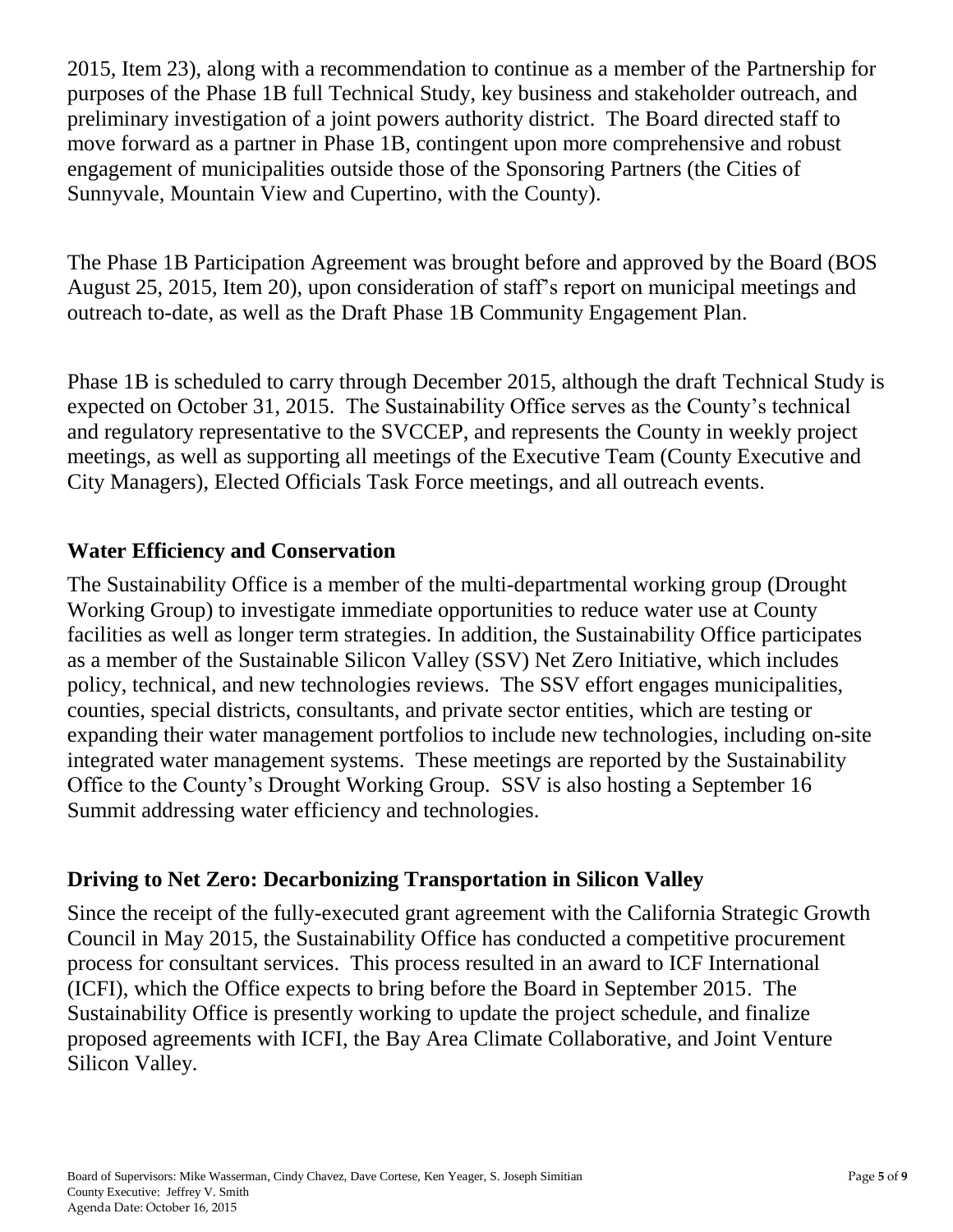*Driving to Net Zero* will integrate policy development, siting and feasibility studies, costbenefit analyses for charging installation, and training for government building and zoning staff. The project will also develop private sector, local government, and state agency frameworks to advance market penetration and identify funding and other resources.

This is a multi-jurisdictional project, joining the County with the cities of Mountain View, Morgan Hill, Sunnyvale, Palo Alto, and Cupertino, as well as the Bay Area Climate Collaborative.

### **EFLIC Energy Efficiency Financing Pilot for Low and Moderate Income Customers**

Under the California Public Utility Commission (CPUC), a Statewide Energy Efficiency Financing Program, the Energy Financing Line Item Charge (EFLIC) Project was developed with Pacific Gas & Electric (PG&E). The County of Santa Clara is one of three regions to pilot this program (in addition to Yolo County and the City of Fresno), in partnership with PG&E and Union Bank, to offer low- and moderate-income households the opportunity to finance energy efficiency upgrades through a special loan product that is repaid through a line item charge on customer energy bills. The project features competitive interest rates, flexible pay-back terms (up to 10 years), and the added consumer protection that default will not result in interruption of energy service.

Previously scheduled for a September 2015 launch, the EFLIC Program has been delayed by processes at the state level, and is now **expected to launch in January 2016**. The Sustainability Office is presently working with PG&E to develop strategic market profiling, contractor engagement and enrollment plans, program messaging, and tracking/reporting protocols.

## **Government Partnership with Pacific Gas & Electric (PG&E**)

In addition to the EFLIC Pilot, the Sustainability Office is working with PG&E's Government Partnerships Department to develop a scope of work that would launch in January 2016. In addition, the Sustainability Office may submit a proposal under PG&E's August solicitation for innovative resource (actual energy savings) programs and pilots relating to the residential, industrial, or agricultural markets.

## **Bay Regional Energy Network (BayREN)**

Under the Sustainability Office, the County continues to be a key implementer among the nine San Francisco Bay Area counties in the Single Family Energy Efficiency Residential Program, and the top performer among the nine counties in the Multi-Family Energy Efficiency Program. Further, the Sustainability Office manages a high-performing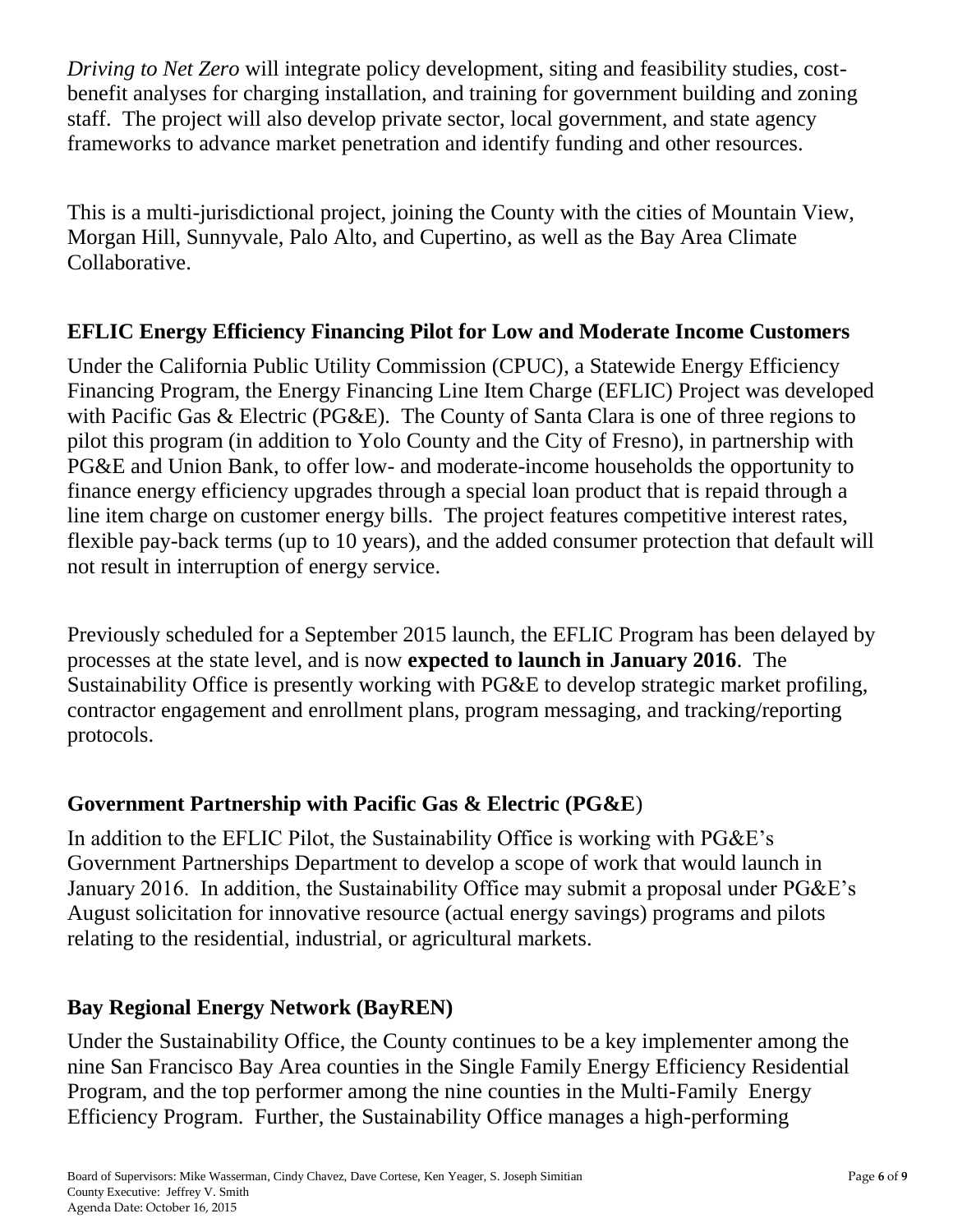community outreach program that is modeled in other counties, and serves as the Statewide Energy Efficiency Marketing, Education and Outreach representative for the entire BayREN.

In addition, following the departure of the BayREN's Codes and Standards Program Manager, the Sustainability Office provides ongoing leadership for this program as interim manager. In this role, the County supports the BayREN Administrator, the Association of Bay Area Governments (ABAG) with planning, tracking and implementation of the program, including the following:

- Strategic support to BayREN representatives around the San Francisco Bay Area for meeting regional deliverables that include providing energy code compliance, enforcement and educational resources to industry stakeholders;
- Coordination and delivery of two Codes and Standards forums in San Mateo and Solano counties that addressed regionally-specific energy and sustainability issues;
- Planning and hosting a regional forum in Santa Clara County (August 25, 2015) to expand stakeholder engagement in the statewide energy code development process at the California Energy Commission;
- Coordination of 11 energy code enforcement trainings to building departments in the cities of Cupertino, Milpitas and Sunnyvale; and
- Coordination and supervision of the creation of the region's first specialized BayREN energy training curriculum for building officials and staff, using the County's local Codes and Standards programmatic work as a laboratory.

The Regional Energy Network model was co-developed by the Sustainability Office, which also worked to secure approval and funding of two REN pilots (the BayREN and the SoCalREN) by the California Public Utilities Commission (CPUC) in 2012. These were the first non-utility program administrators recognized and funded by the CPUC. Since 2013, the two RENs have administered nearly \$100 million in energy efficiency residential, commercial, water-energy nexus, codes and standards and public facilities upgrades programs. The County's participation in the BayREN, including staff, is grant funded.

## **California Public Utilities Commission (CPUC)**

Rolling Portfolio: In Summer 2014, the CPUC entered into an Order Instituting Rulemaking (OIR) proceeding that would introduce a "rolling portfolio" cycle, currently projected to span 10 years (rather than 2-year, stop/start cycles). A Phase I Decision under this OIR Proceeding was rendered in October 2014, establishing a basis for a continuous rolling portfolio.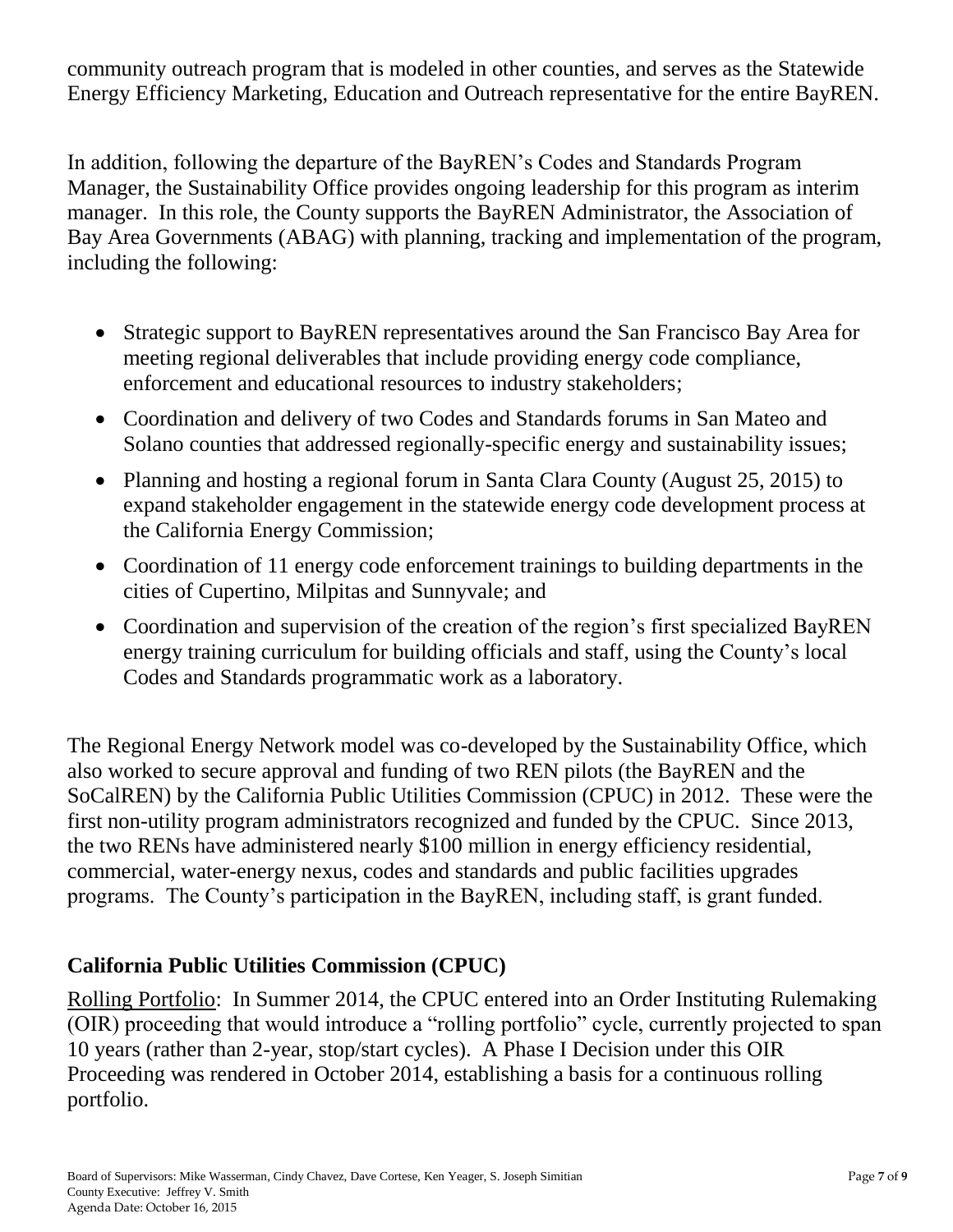The Sustainability Office is a member of the 21-member statewide Coordinating Committee directed by the CPUC to develop a comprehensive proposal for funding, implementing, reporting and evaluating programs and pilots under a Rolling Portfolio. Under a Phase 2 Proposed Decision, the CPUC has provisionally accepted much of the Coordinating Committee proposal, with ongoing work expected through the remainder of Phase 2 and into Phase 3 (all phases expected to conclude in Fall 2016).

Distributed Resources Plans Proceeding: The Sustainability Office is a member of a statewide committee reviewing the Utilities' Draft Distributed Resources Plans, with recommendations that cross this proceeding with the Integrated Demand Side Management proceeding under decision of CPUC Commissioner Michael Florio.

### **Multi-Jurisdiction Greenhouse Gas (GHG) Inventories & Climate Action Plans Project**

In April 2015, the Sustainability Office completed a project to update government greenhouse gas (GHG) inventories, create community GHG inventories, and develop both a general template Measures Menu as well as customized Measures Menus for six municipalities (Cupertino, Gilroy, Morgan Hill, Mountain View, San Jose and Saratoga) and the unincorporated county (collectively referred to as the MCAPs Project). MCAPs is funded through a PG&E grant and other resourced funds.

#### **Board Referral – Sustainability Master Plan**

On August 25, 2015 (Item 12), the Board issued a Referral to the Sustainability Office to report back to the full Board on the budgetary resources necessary to create an Integrated Sustainability Master Plan, including a draft framework for the Master Plan. The Board clarified its position that the Plan should form a comprehensive, cohesive, forward-facing government and community portfolio for cross-implementation of economic, environmental, and environmental sustainability strategies and measures, which are trackable, measurable and reportable.

## **CHILD IMPACT**

Sustainability, energy and climate action programs, projects, and activities are undertaken by the County to serve the economic, environmental and social interests of the community, including those impacting children and youth.

## **SENIOR IMPACT**

Sustainability, energy, and climate action programs, projects, and activities are undertaken by the County to serve the economic, environmental and social interests of the community, including those impacting seniors.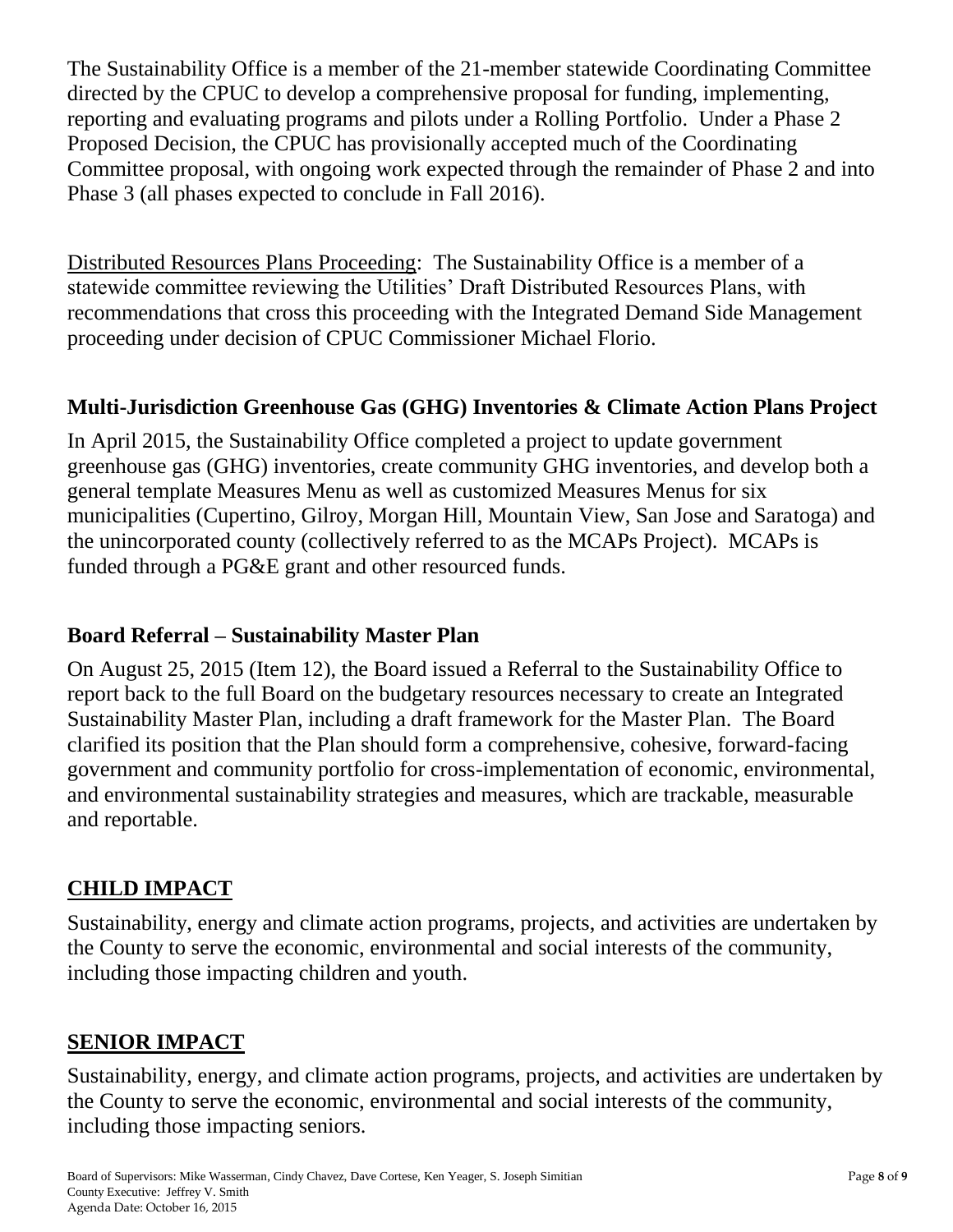# **SUSTAINABILITY IMPLICATIONS**

The recommended actions review, approve and support programs, projects, and activities that balance public policy and program interests, and which advance the Board of Supervisors' sustainability objectives to foster a healthy environment, protect resources and public health and safety, promote a diverse economy, and advance social equity and safety.

#### **BACKGROUND**

The Sustainability Office was established by the Board on August 24, 2010, commenced preliminary operations on October 11, 2010 and official operations on November 8, 2010. Among its directives, the Sustainability Office was tasked with promoting sustainability approaches, policies and programs throughout the County's departments and offices, as well as enhancing the County's regional, state and national leadership in climate mitigation, adaptation, and all other sustainability resource, equity, and economic sectors.

The Semi-annual and Annual Sustainability and Climate Action Reports are a means of recording and reporting progress back to FGOC and the Board, and to serve as a public reference source.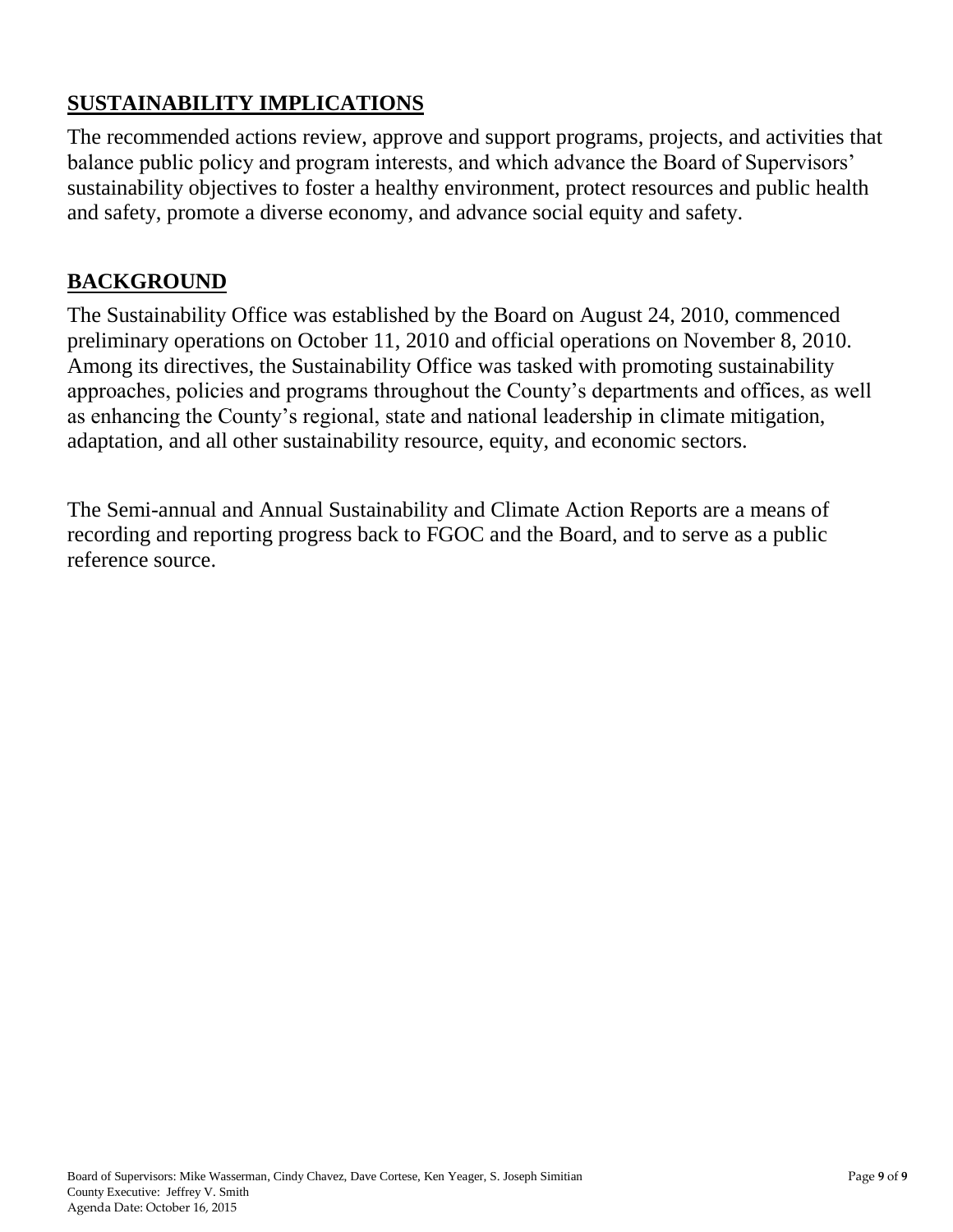

75384 A

**DATE:** March 12, 2015

**TO:** Finance and Government Operations Committee

**FROM:** Sylvia Gallegos, Deputy County Executive

**SUBJECT:** Q3 (FY2015) Sustainability and Climate Action Report

## **RECOMMENDED ACTION**

Receive quarterly report from the Office of Sustainability relating to sustainability and climate action programs.

### **FISCAL IMPLICATIONS**

There are no fiscal implications in receiving this report.

## **REASONS FOR RECOMMENDATION**

The Quarterly Report updates the Finance and Government Operations Committee (FGOC) and the Board of County Supervisors (Board) on internal and community programs, policies, and projects that advance the County's sustainability and climate action objectives and goals. The report also describes the integration of sustainability principles and measures across the County organization, departments, and offices.

# **PART I - SUSTAINABILITY/CLIMATE ACTION – INTERNAL**

In collaboration with other County offices and departments, the Facilities and Fleet Department (FAF) serves the Board's sustainability goals, policies, and objectives, and reports the following regarding progress, implementation, and status of internal government operations projects:

#### **Renewable Energy, Energy Efficiency, and Storage**

As of mid-February, the Facilities and Fleet Department is in the contract negotiation process for the Renewables for Revenue and Energy Services Companies projects. It continues to also work on the development and implementation of a variety of other energy projects,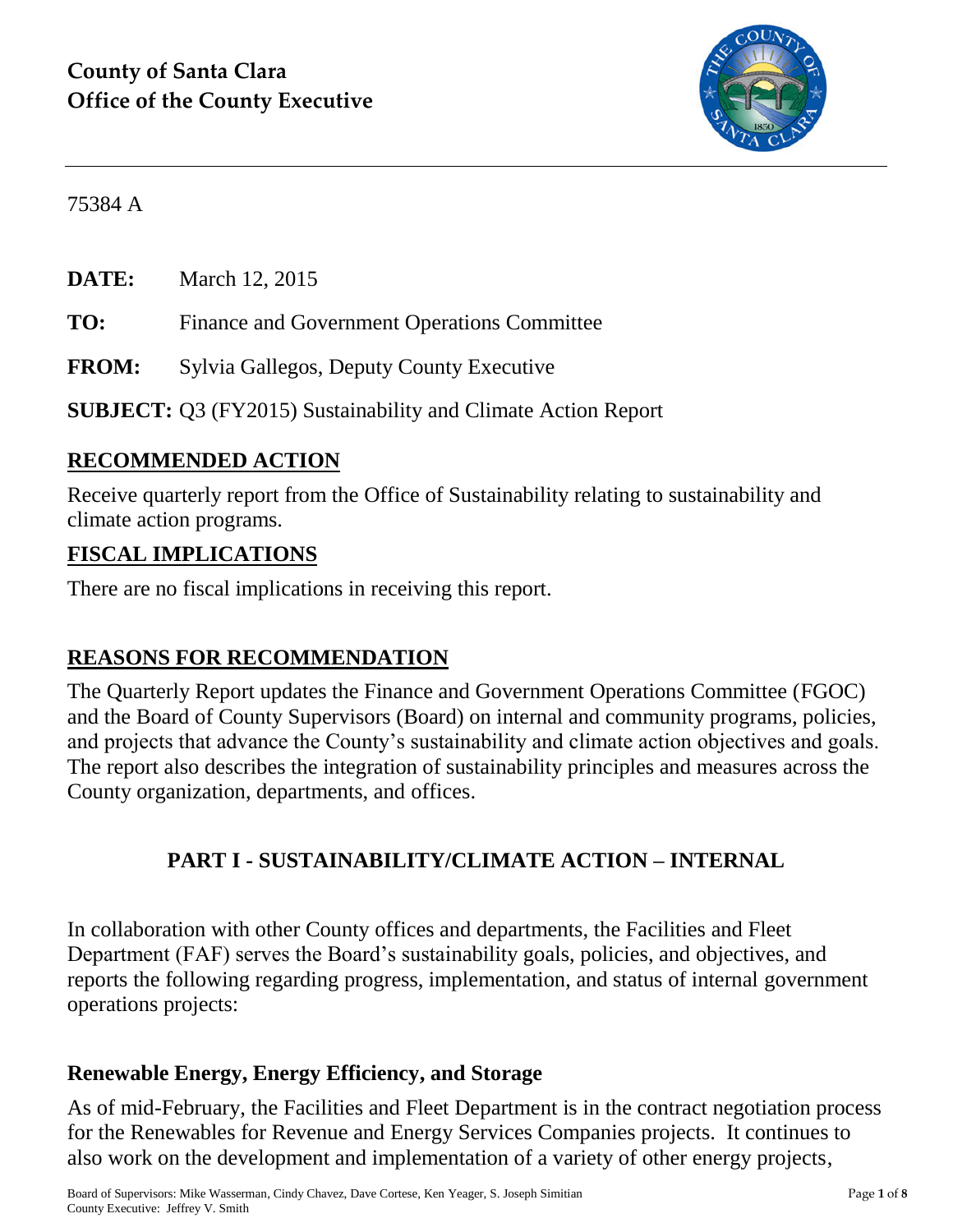including the battery storage, energy efficiency at the County Government Center, solar hot water, NRG solar and CNG station projects. More information regarding these projects are available in the Renewable Energy Quarterly Report submitted to the March 12, 2015 Finance and Government Operations Committee meeting.

### **Sustainable Landscaping at County Facilities**

FAF, in collaboration with the Department of Probation, has completed a landscape conversion project at Juvenile Hall. The project replaced over 13,000 square feet of turf with drought tolerant landscaping and walking paths, saving a projected 700,000 gallons a year. In addition to the benefit of water usage and maintenance reduction and integrated pest management practices, this project also meets the needs of the juveniles at this facility. It includes a picnic area for meetings with counselors and walking paths. This turf conversion project was completed in January, 2015. The project plan is compliant with the Santa Clara Valley Water District (SCVWD) Landscaping Conversion Rebate Program. SCVWD has confirmed a \$27,000 rebate will be awarded for this project.

### **Water Conservation Efforts**

In response to the drought, the watering schedule at County landscaping sites, managed by FAF, have been reduced from three times a week to twice a week, reducing landscaping irrigation by 33%. The Roads and Airports Department, Valley Medical Center and Parks and Recreation Department also report reduction of irrigation schedules to support water conservation efforts.

FAF reported to the Housing, Land Use, Environment and Transportation Committee regarding the County's water usage. Background information can be found in the November 19, 2014 report.

## **Our City Forest Tree Planting Project**

FAF manages the community tree-planting project with Our City Forest (OCF). To-date, OCF has planted a total of 525 trees, achieving their contract goal of planting 500 trees. OCF hosted this year's first Unincorporated County tree planting on January 10, 2015 in the Cambrian Park neighborhood. The planting season is expected to pick up as more tree plantings have been confirmed for the upcoming months. OCF will continue to outreach and provide tree plantings until contracted funds are expended.

## **Zero Waste Program for County Facilities**

The Republic Services diversion rate for the County facilities Zero Waste Program (ZWP) is reported to be 75% in December, 2014. The focus of the ZWP has shifted to conducting a comprehensive study of the County facilities and operations' overall waste stream, which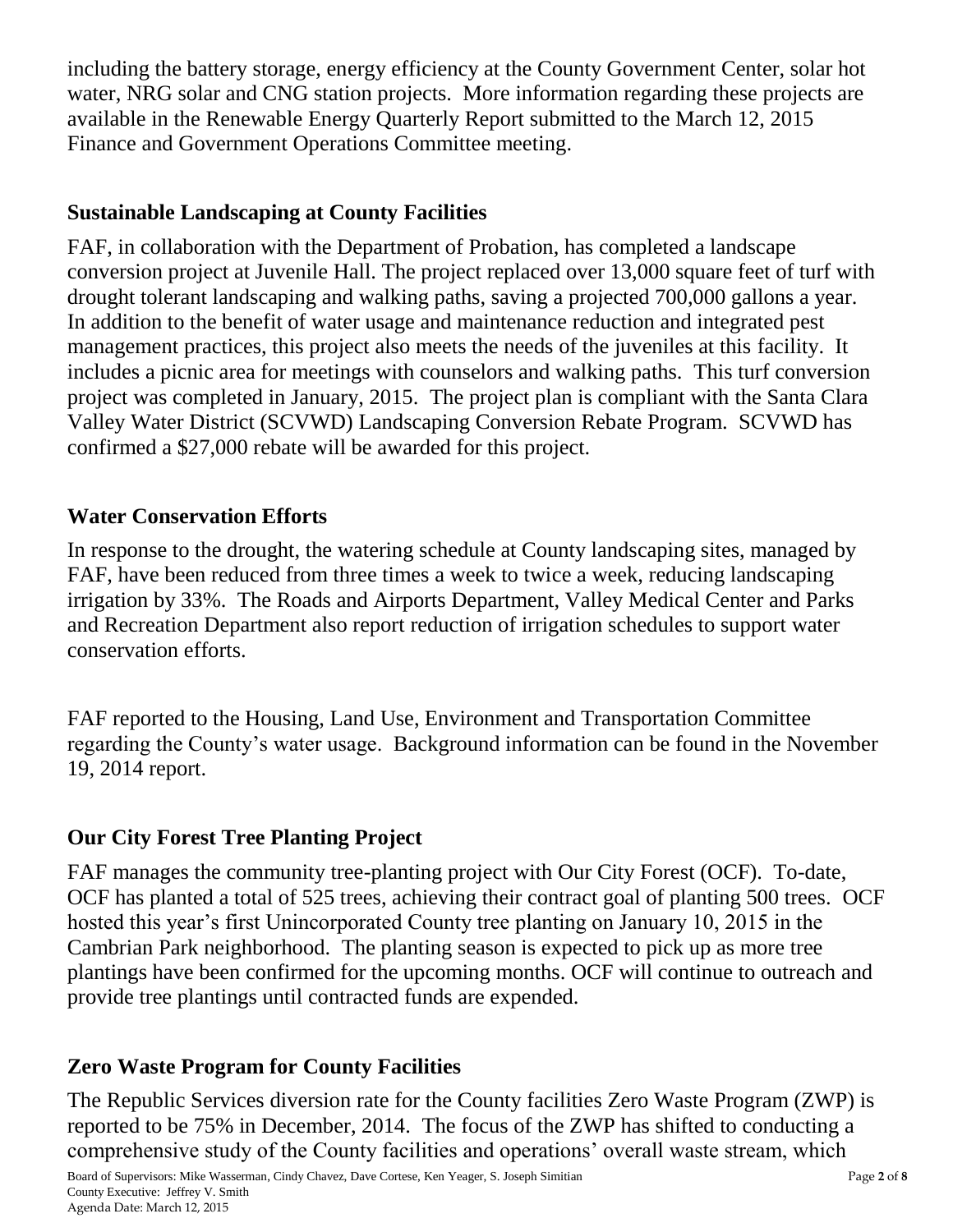will assist with priorities for the ZWP. Background information is in the semi-annual Zero Waste Report for Finance and Government Operations Committee on December 11, 2014.

#### **Bicycle Lockers**

The County of Santa Clara was awarded a grant in July 2014 through the Bay Area Air Quality Management District's (BAAQMD) Transportation Fund for Clean Air Program (TFCA) Regional Fund Program to install electronically operated bicycle lockers at four County locations. The County is currently proceeding with phase one of the installations.

# **PART II – SUSTAINABILITY/CLIMATE ACTION – EXTERNAL**

In collaboration with municipalities, non-profit organizations, the private sector and other partners, the Office of Sustainability (Sustainability Office) serves the Board's sustainability goals, policies, and objectives, and reports the following regarding progress, implementation, and status of community-facing programs and projects:

### **EFLIC – An Energy Efficiency Financing Pilot for Low and Moderate Income Customers**

Under the recently-launched California Public Utility Commission (CPUC) Statewide Energy Efficiency Financing Program, the EFLIC (Energy Financing Line Item Charge) Project was developed with Pacific Gas & Electric (PG&E). The Project will launch in three pilot areas (Santa Clara County, San Francisco, and Fresno), in partnership with Union Bank, to offer low and moderate income households the opportunity to finance energy efficiency upgrades through a special Union Bank loan product, that is repaid through a line item charge on customer energy bills. The Project features competitive interest rates, flexible pay-back terms (up to 10 years), and the added consumer protection that default will not result in interruption of energy service. Loans are subject to Union Banking lending criteria.

The Sustainability Office has distributed a Work Plan/Schedule/Budget to PG&E, Union Bank, and the Center for Sustainability (as the CPUC statewide Marketing, Outreach and Education Administrator), which has been tentatively approved by PG&E and Union Bank. This is a unique opportunity to reach an underserved community, and to promote market transformation through a channel specifically tailored to low and moderate income households throughout the County.

# **Community Choice Energy (CCE) Initiative**

The Sustainability Office represents the County in an emerging partnership for community choice aggregation (now referred to as Community Choice Energy, or CCE) in energy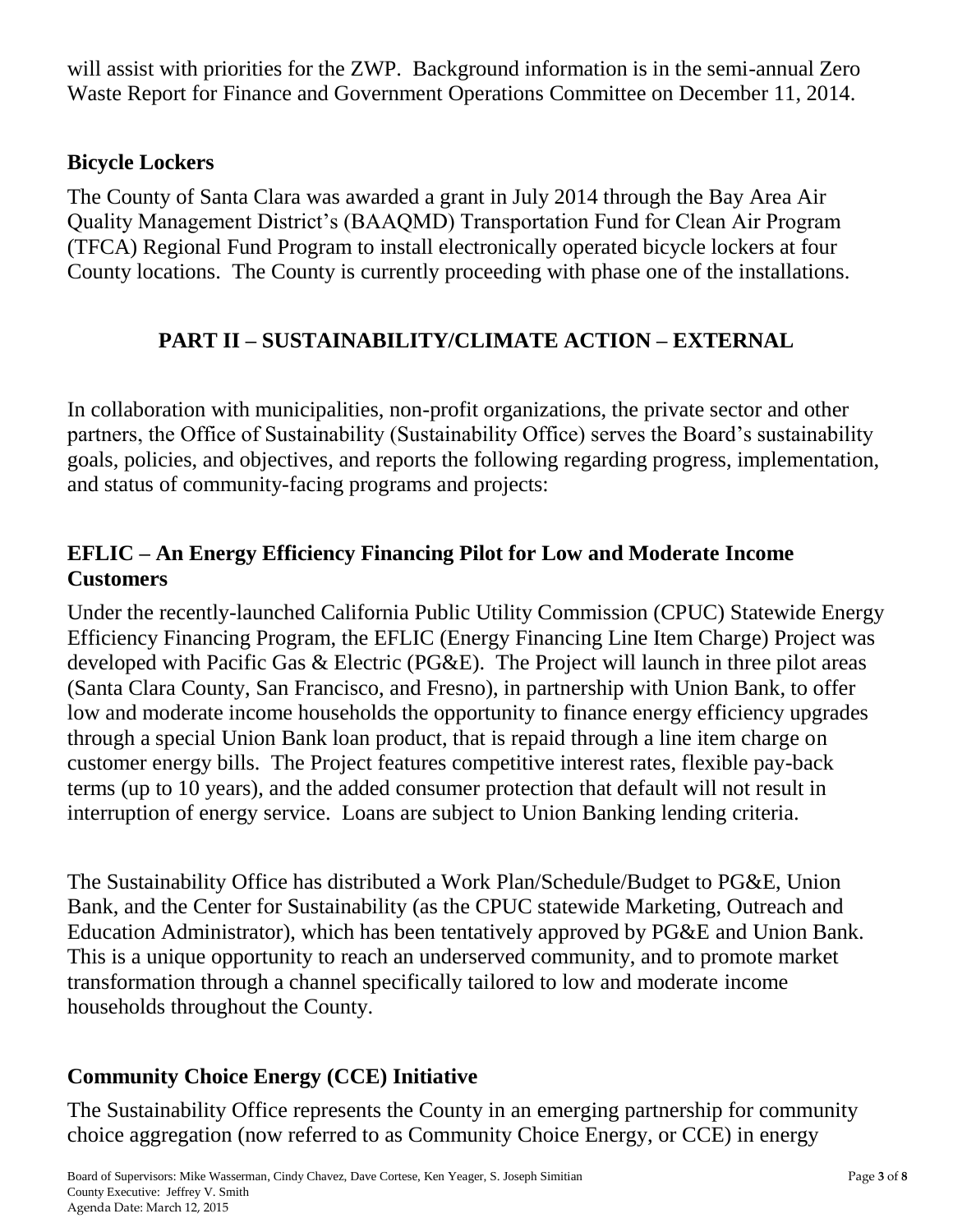resource procurement (as opposed to the transmission and distribution infrastructure, which will remain with PG&E). Since the last quarterly report, the Sustainability Office has worked with the City of Sunnyvale and the other CCE partners (Cities of Mountain View and Cupertino) to scope procurement under this phase, evaluate proposals, design community outreach objectives, and to discuss key elements under future phases of the CCE Initiative. During this process, the Sustainability Office confers routinely with the County Counsel Office and the Office of Finance.

The Sustainability Office is planning to return to the Board on March 24, 2015 with a report on the scope and targeted outcomes from the initial feasibility study, as well as the Phase 1 Participation Agreement.

### **PACE (Property Assessed Clean Energy – Residential)**

The Board last considered petitions of third-party administrators to implement Residential PACE Programs throughout the unincorporated county on October 7, 2014 (Item #17), during which public speakers and the Board focused on two program implications: consumer protections and contractor standards. The Sustainability Office was directed to work with County Counsel and the third-party PACE Administrators to develop a mutually-agreed upon disclosure cover document that would define potential risks for consumers, and to work with County Counsel, third-party PACE Administrators, and community stakeholders (including Working Partnerships) with the goal of possibly arriving at a set of contractor standards that would serve as the baseline criteria for all contractors implementing Residential PACE in the unincorporated county.

The Sustainability Office is planning to return to the Board on March 24, 2015, with a proposed consumer disclosure document that has been reviewed and approved by County Counsel, and the third-party Residential PACE Administrators.

Currently, the Sustainability Office is convening a set of meetings among the third-party Residential PACE Administrators, County Counsel, Working Partnerships and labor representatives to review proposed Contractor Standards. The Proposed Contractor Standards have been updated and amended. It is the goal of the Office to complete this process in time to return to the Board on March 24, 2015, with sufficient information for the Board to fully consider Residential PACE.

# **Government Partnership with Pacific Gas & Electric (PG&E**)

The Sustainability Office completed a Gaps Analysis and Needs Assessment commissioned by PG&E to:

• Poll and survey municipal and County participation in regional PG&E programs;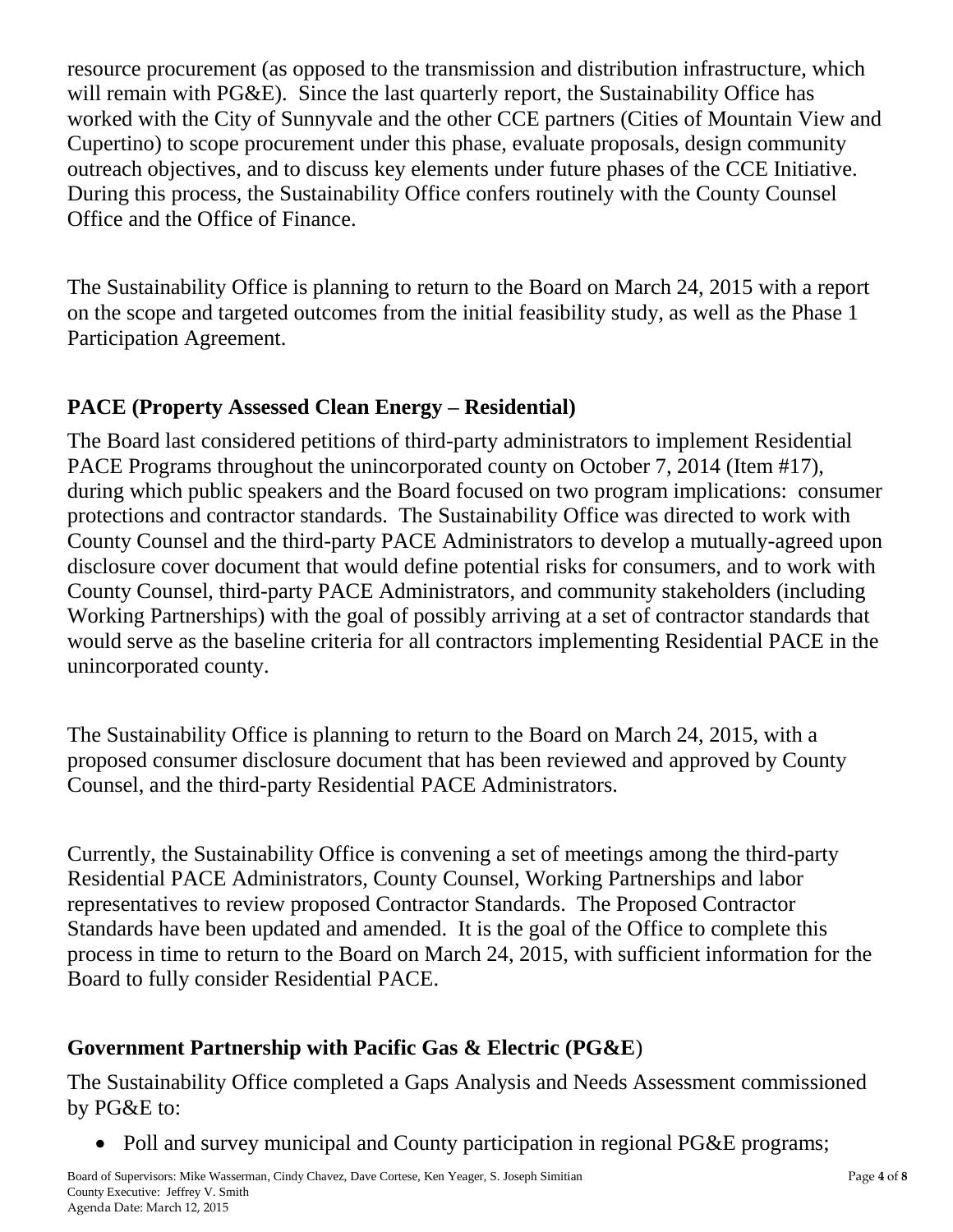- Map the County's and municipalities' energy goals, measures, and targets under governing plans, e.g., Climate Action Plan, Energy Action Plan, General Plan;
- Define local government priorities and needs (for both government operations and community programming) with regard to energy efficiency and renewables; and
- Create a series of recommendations for modifications or enhancements of PG&E's countywide ratepayer-funded energy programs that will reflect community priorities and energy efficiency opportunities, and drive greater uptake in PG&E programs.

In addition, the Sustainability Office continues to work with PG&E and the Santa Clara Valley Water District to develop water conservation and efficiency campaigns. Currently, the County has recommended a schools-focused campaign in partnership with Power2Sustain, as well as a "water use visualization" campaign capable of dissemination through a number of public and private sector channels, as well as via social media.

## **Driving to Net Zero: Decarbonizing Transportation in Silicon Valley**

On February 24, 2015, the California Strategic Growth Council and Department of Conservation approved the Grant Agreement package with the County supporting this Project, which will integrate policy development, siting and feasibility studies, cost-benefit analyses for charging installation, and training for government building and zoning staff. The project will develop private sector, local government, and state agency frameworks to advance market penetration and identify funding and other resources.

The Sustainability Office will issue a Request for Proposals in support of the Project in early March, 2015.

This is a multi-jurisdictional project, joining the County with the cities of Mountain View, Morgan Hill, Sunnyvale, Palo Alto, and Cupertino, as well as the Bay Area Climate Collaborative.

#### **Silicon Valley 2.0 (SV 2.0)**

Under a grant from the State's Strategic Growth Council, the Sustainability Office is Project Director for Silicon Valley 2.0, a regional climate adaptation implementation plan with an accompanying decision-making tool.

The Project is on-schedule for completion by end of March 2015; and a Project Resources Forum is tentatively scheduled for April  $8<sup>th</sup>$  or  $9<sup>th</sup>$ , bringing together regional decisionmakers, Project Partners, key stakeholders, and other primary public and private sector parties. The Forum will demonstrate the SV 2.0 Climate Adaptation Decision-Support Tool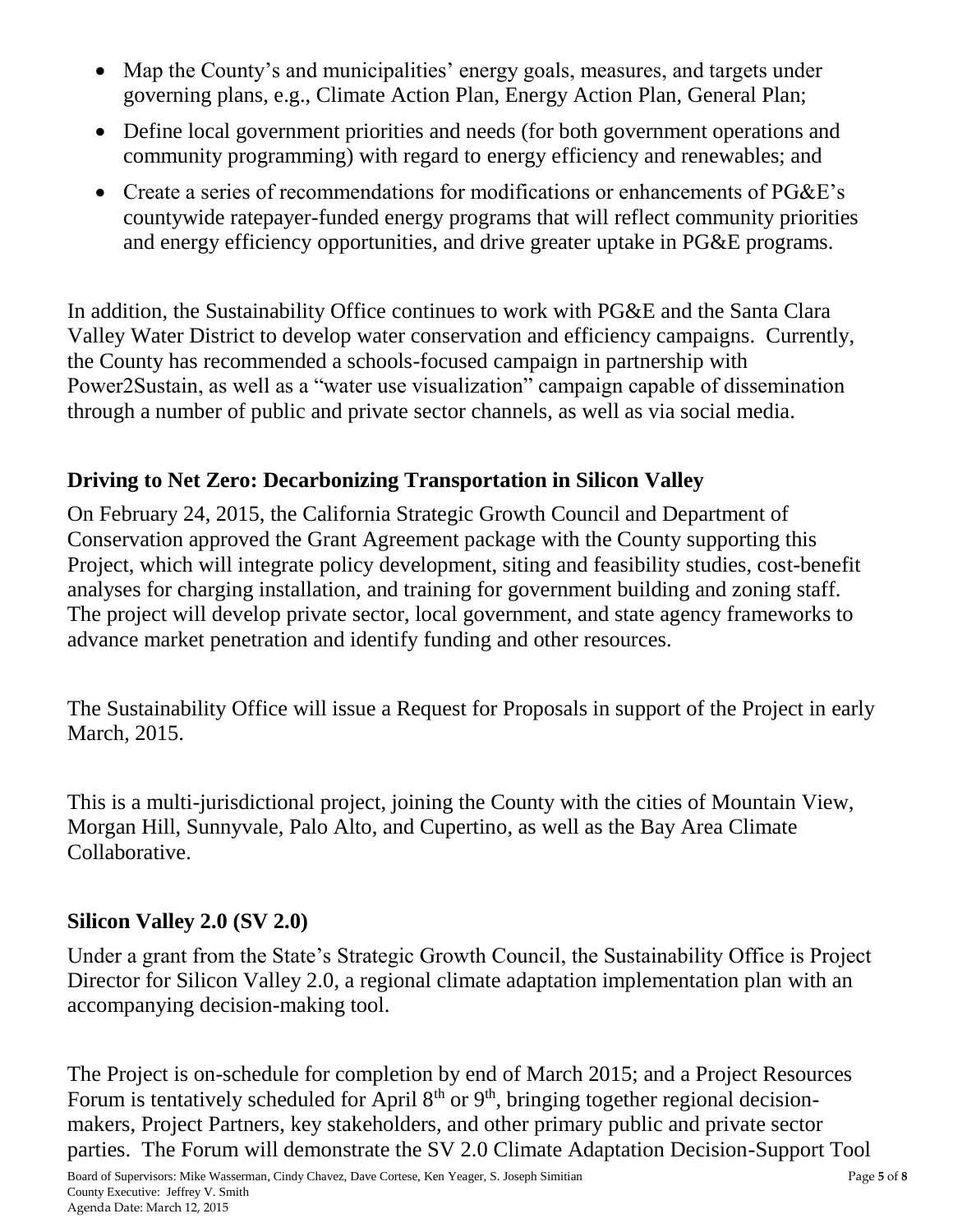(an unprecedented geo-economic web-based mechanism), review and illustrate use and functionality of the SV 2.0 Climate Adaptation Implementation Guidebook, and open dialogue on regional partnerships and a path forward to implementation.

Work to update and supplement the SV 2.0 Project website, [http://www.sccgov.org/SiliconValley2.0,](http://www.sccgov.org/SiliconValley2.0) is continuing, and is expected to be complete simultaneous with the Project's April Forum.

# **Bay Regional Energy Network (BayREN)**

The Sustainability Office will continue to implement the Bay Regional Energy Network (BayREN) Energy Efficiency Program Portfolio throughout the county for the calendar year 2015 (pursuant to a Decision of the California Public Utilities Commission to extend the 2013-2014 through calendar year 2015). The BayREN Portfolio includes the residential Home Upgrade Program, a Multi-Family Program, a Codes and Standards Initiative, and a Commercial PACE Financing Support Pilot. In addition, the Office of Sustainability has been commissioned by the BayREN to serve additional leadership roles under the Codes and Standards Initiative as well as the Statewide Marketing, Outreach and Education Plan.

### **California Public Utilities Commission (CPUC) Rolling Portfolio Committee**

In summer 2014, the CPUC entered into an Order Instituting Rulemaking (OIR) proceeding that would introduce a "rolling portfolio" cycle, currently projected to span 10 years (rather than 2-year, stop/start cycles). A Phase I Decision under this OIR Proceeding was rendered in October 2014, establishing a basis for a continuous rolling portfolio.

The Sustainability Office is a member of the 21-member statewide Coordinating Committee that is developing a comprehensive proposal for funding, implementing, reporting and evaluating programs and pilots under a Rolling Portfolio.

On March 9 and 10, 2015, the CPUC will host the first major workshop to consider Rolling Portfolio proposals, and the Coordinating Committee will present a comprehensive proposal that addresses portfolio applications, budgeting and provision for roll-over funds, fundshifting protocols, restructuring of the existing program "buckets," evaluation, monitoring and valuation (EM&V) technical processes, establishment of a permanent coordinating committee to convene stakeholders in program and pilot review, portfolio refresh procedures, and other key elements of the statewide energy efficiency programs transitioned to a rolling portfolio system.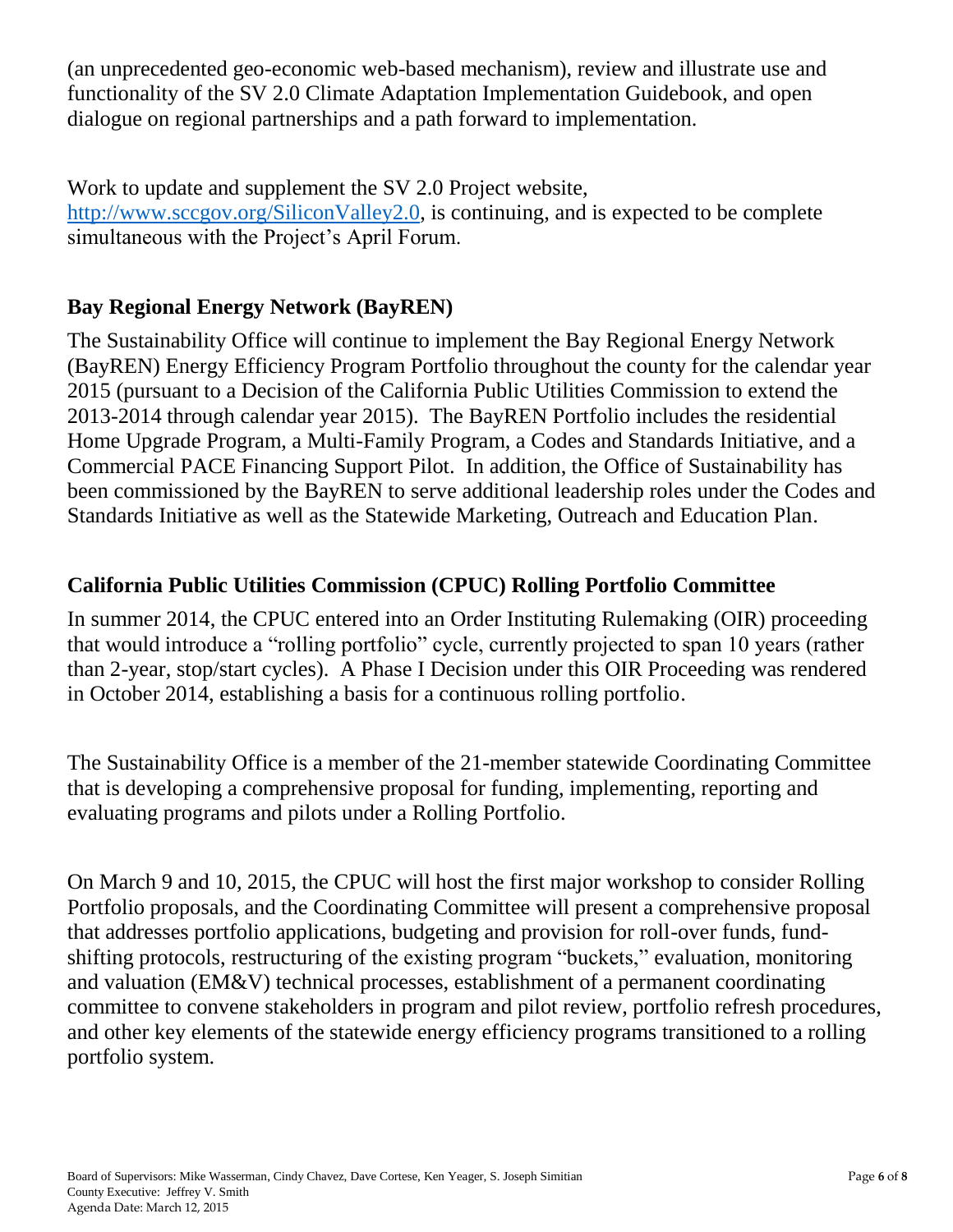### **Multi-Jurisdiction Greenhouse Gas (GHG) Inventories & Climate Action Plans Project**

The Sustainability Office manages a grant project to update government greenhouse gas (GHG) inventories, create community GHG inventories, and develop both a general template Measures Menu as well as customized Measures Menus for six municipalities (Cupertino, Gilroy, Morgan Hill, Mountain View, San Jose and Saratoga) and the unincorporated county (collectively referred to as the MCAPs Project). MCAPs is funded through a PG&E grant and other resourced funds.

The MCAPs Project is on track to complete for all municipal jurisdictions in the first quarter of the 2015 calendar year. The Sustainability Office has completed the County's Local Government Operations GHG Inventory update, hosted a number of internal stakeholder workshops, and created a master menu of department-specific climate mitigation strategies, programs, and policies. The Sustainability Office anticipates completion of the process for the County's Local Government Internal Operations Climate Action Plan in summer 2015, with a presentation before FGOC in June 2015. (FAF has requested that the Sustainability Office manage the update to the Government Operations Climate Action Plan, as well as the development of the Community Climate Action Plan.)

In addition, the Office has completed the County's community GHG inventory, and has worked with PG&E to obtain and review aggregated energy use data for the unincorporated county. This work reveals that the overwhelming majority of the unincorporated county's emissions are attributable to transportation and manufacturing sources. This data will inform a plan proposal the Sustainability Office will bring before FGOC, also in June 2015.

## **CHILD IMPACT**

Sustainability, energy and climate action programs, projects, and activities are undertaken by the County to serve the economic, environmental and social interests of the community, including those impacting children and youth.

## **SENIOR IMPACT**

Sustainability, energy, and climate action programs, projects, and activities are undertaken by the County to serve the economic, environmental and social interests of the community, including those impacting seniors.

# **SUSTAINABILITY IMPLICATIONS**

The recommended actions review, approve and support programs, projects, and activities that balance public policy and program interests, and which advance the Board of Supervisors' sustainability objectives to foster a healthy environment, protect resources and public health and safety, promote a diverse economy, and advance social equity and safety.